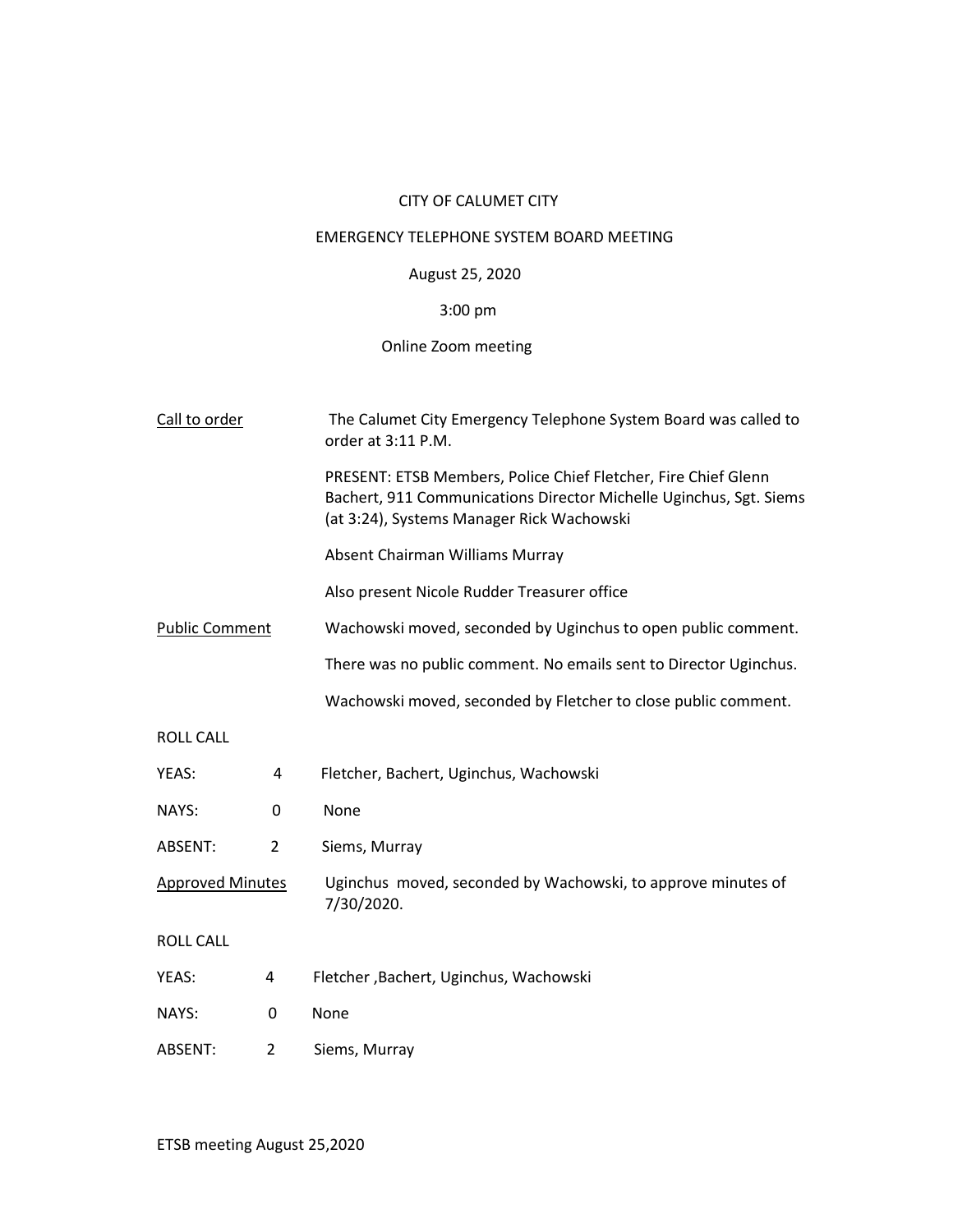#### MOTION CARRIED

#### Old Business

Miner Contract renewal number 751-01 Uginchus has updated contact Miner, Language was changed for automation renewal .Motion to accept Miner contract Fletcher, seconded by Wachowski.

#### ROLL CALL

| YEAS:   | 4             | Fletcher, Bachert, Uginchus, Wachowski |
|---------|---------------|----------------------------------------|
| NAYS:   | 0             | None                                   |
| ABSENT: | $\mathcal{P}$ | Siems, Murray                          |

#### MOTION CARRIED

Bachert spoke about the Miner contract for FD upgraded radio system. Murray spoke with Horvath and advised to have board motion to wave bidding rights for council approval, and have ETSB board motion to accept the five year contract to pay 731.74 for the remaining 59 months.

Motion to wave bidding right Wachowski, seconded by Uginchus.

#### ROLL CALL

| YEAS:   | 4        | Fletcher, Bachert, Uginchus, Wachowski |
|---------|----------|----------------------------------------|
| NAYS:   | $\Omega$ | None                                   |
| ABSENT: | 0        | Siems, Murray                          |

#### MOTION CARRIED

Motion to approve Miner contract for the duration of five years at 731.74 monthly for 59 months motion by Uginchus seconded by Wachowaski

#### ROLL CALL

| YEAS:   | 4            | Fletcher, Bachert, Uginchus, Wachowski |
|---------|--------------|----------------------------------------|
| NAYS:   | O            | None                                   |
| ABSENT: | <sup>0</sup> | Siems, Murray                          |

MOTION CARRIED